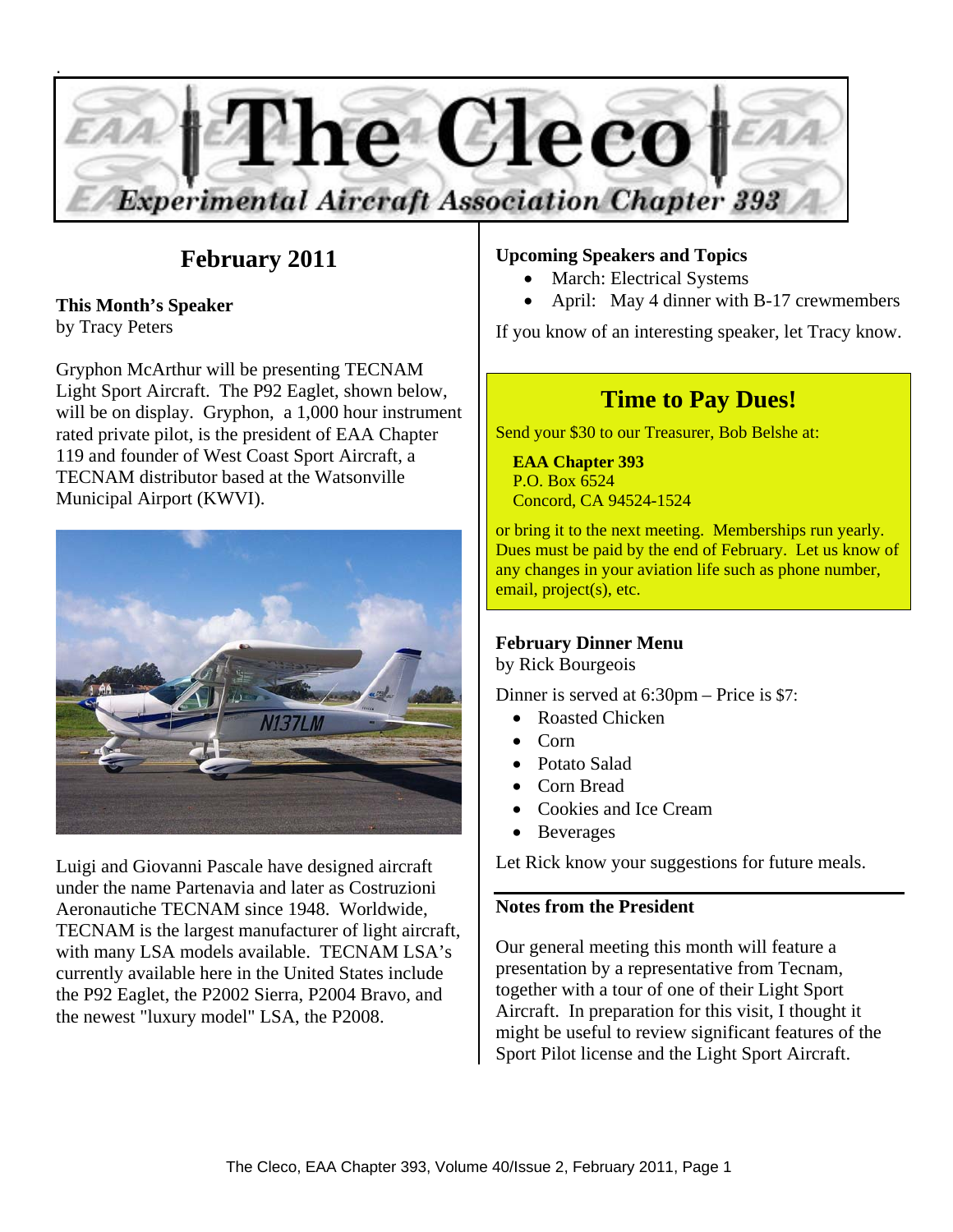A little more than six years ago, on September 1, 2004, the Sport Pilot and Light Sport Aircraft (SP/LSA) rule officially went into effect. It introduced the first completely new aircraft category in a half-century. EAA worked for more than a decade to make the rule a reality. Private pilot training had become more complex in the last 50 years and aircraft ownership more expensive. These factors lead to the need for a simplified yet safe way to get more people involved in aviation.

.

Light Sport Aircraft are significantly less expensive, the Sport Pilot certificate requires less pilot training in an aircraft that's cheaper to operate, and the medical requirements for the Sport Pilot consist of nothing more than a valid driver's license (as long as the FAA hasn't denied or otherwise revoked a medical.) This is good news for the younger pilot, who in many cases can't afford a traditional private aircraft, or the more extensive and expensive training requirements of a Private Pilot certificate. It is also good news for the older pilot who may no longer be able to pass an upcoming FAA medical exam, or who requires extensive effort and expense to satisfy the FAA of his health.

The FAA defines a Light-Sport Aircraft as an aircraft with a maximum gross takeoff weight of not more than 1,320 pounds (600 kg) for aircraft not intended for operation on water; or 1,430 pounds (650 kg) for aircraft intended for operation on water; a maximum airspeed in level flight of 120 knots (220 km/h; 140 mph); a maximum stall speed of 45 knots (83 km/h; 52 mph); either one or two seats; fixed undercarriage and fixed-pitch or ground adjustable propeller; and a single electric motor or reciprocating engine, which includes diesel engines and Wankel engines.

To qualify for the Sport pilot certificate, an applicant must:

- Be at least 17 years of age
- Be able to read, speak, write, and understand English
- Log at least 20 hours of flight time of which at least
	- o 15 hours must be dual instruction with a qualified flight instructor (2 hours must be cross-country dual instruction)
	- o 5 hours must be solo flight
- Fly one solo cross-country flight over a total distance of 75 or more nautical miles to two different destinations to a full-stop landing. At least one leg of this cross-country must be over a total distance of at least 25 nautical miles (46 km).
- Have received 2 hours of dual instruction in the preceding 60 days, in preparation for the Practical Test
- Pass a Knowledge (written) test
- Pass a Practical (oral and flight) test
- Have a valid US State drivers license AND not been rejected for your last Airman Medical Certificate, or have a current 3rd class or higher Airman Medical Certificate

#### **Young Eagles**

Our tentative schedule for Young Eagle rallies in 2011 is:

- $\bullet$  May 21
- $\bullet$  June 4
- $\bullet$  July 9
- $\bullet$  Aug 13
- Sept 10
- $\bullet$  Oct 15 or 29

## **Wednesday Fly-outs**

by Tom Howard

Photos from the Jan. 5 fly-out to Half Moon Bay and Jan. 19 fly-out to Salinas:



*Ron Robinson enroute to Half Moon Bay*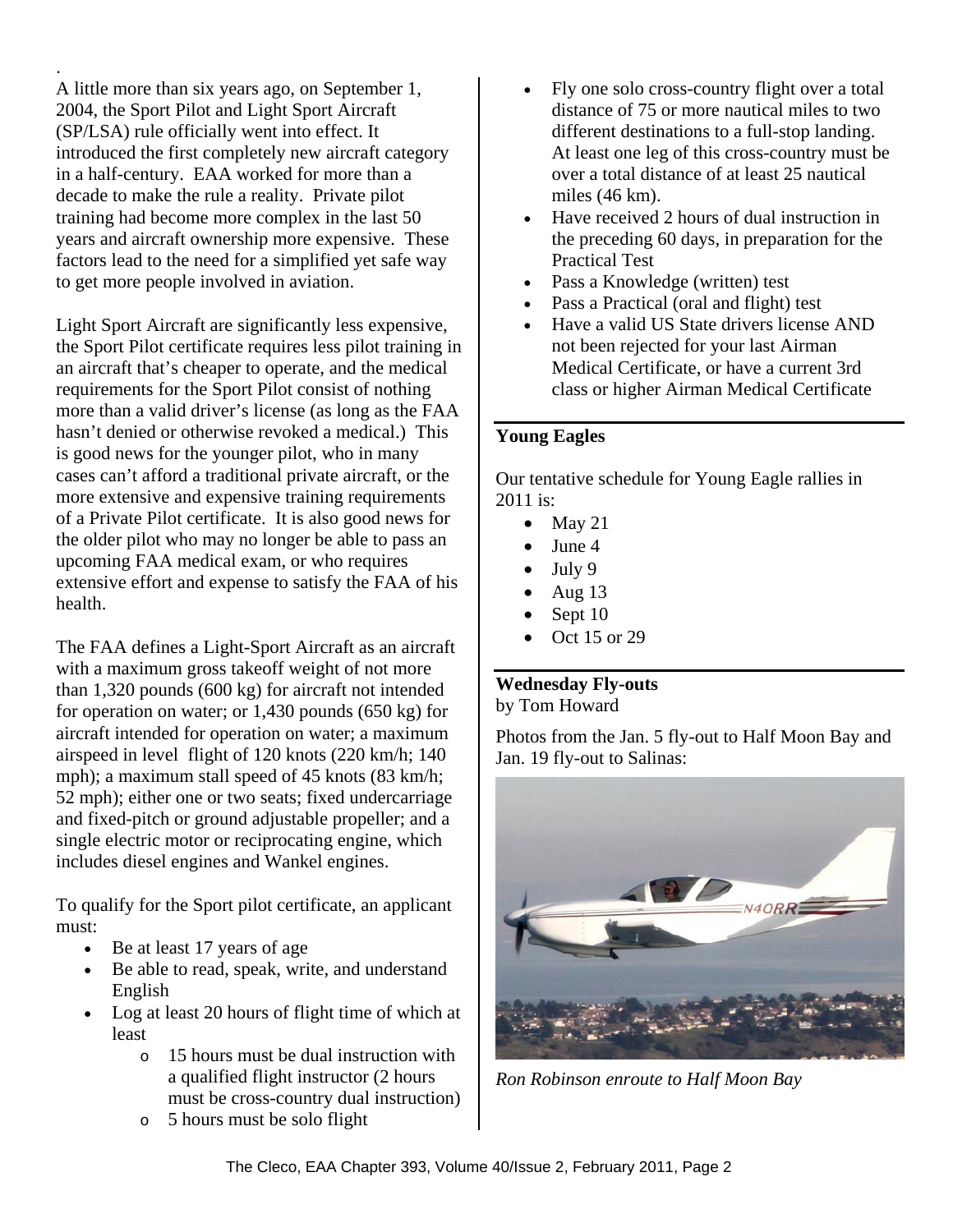

*Harvard Holmes arriving at Half Moon Bay: looks fast even on the ground!* 



*Cliff Beacham (on right) & friend at Half Moon Bay* 



*On final approach at Salinas* 



*Harvard recording the view at the Salinas Tower restaurant* 



*The usual suspects at lunch in Salinas* 

## **Member Profile – Tom Howard**

Well I can start off with a little about me: mostly pretty normal middle class. Married 42 years and have two great kids. Oh yah I forgot 2 grand-dogs but no grandkids. I have lots of interests, some say too many, and willing to try them all if I can. If I had been born more recently the doctors would probably say I have ADD or something and put me on drugs. I guess I get bored easy and keep trying new things. Or is it just that there is so much fun and interesting stuff out there and I want to do it all. I am going with the latter on this one.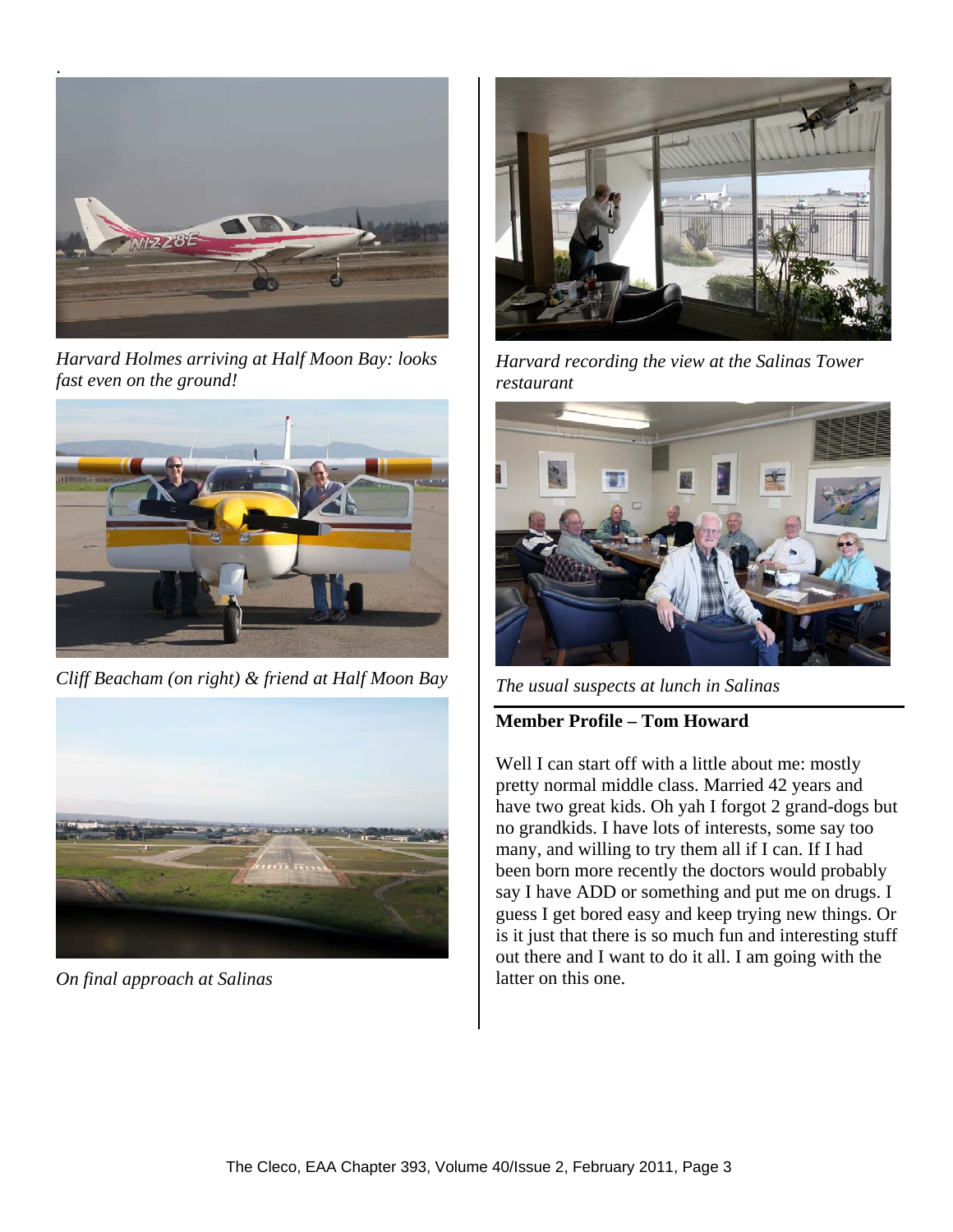

.

My current hobbies are woodturning, steam trains and of course flying. I also do a bit of tatting, embroidery, stained glass, hand blown glass beads, gardening, Nantucket basket weaving, leather tooling, woodworking and of course old cars and trucks. I left out a few and a few others popup now and then but like I said I like, or at least am interested in, almost everything. I am certain there will be a few new hobbies any day now. Too bad there isn't more time in the day. Lately I seem to be a bit heavy on the trucks but unlike flying this will pass. Well maybe subside a bit at least. Currently I am still building my house, turning a bit for some galleries and building an airplane. Thank heavens I am retired from my last of three careers as a high-end audio retailer. My first was doing research for Dow Chemical. I worked on everything from secondary oil recovery, sodium sulfur batteries and my most proud bit of work was being part of the team that developed the disposable artificial kidney. To which I have to credit three friends alive today. In between I was a general contractor until construction loans got up to 24% and the bank was the only one making anything on my houses.

OK that's enough of this.

Like all of you, OK most of you, I have always loved airplanes and flying. As a youngster in a small town in South Dakota there was not too many of these in any form including models. That is until one day riding my bike past the feed store and seeing two guys with some flying model airplanes on long strings. I was hooked immediately and with their help started to build some control line models myself. Not real easy in a town with no hobby shop but they knew where to order materials so a new project was started. Less than a year later, and before my first flight, my family moved to California. Bad news until the end of the summer when mom and dad bought a house and I met three neighbors who were model plane enthusiasts. For the next few years lots of balsa met its end but we did have a great time.

Many years later Patty and I met and started married life together. She liked airplanes too and ended up taking a part time job with PSA here at Buchanan. Thanks to her employee discount flying lessons were a little bit more affordable and she surprised me, no it was way more than that, with my first flying lesson. In time I was actually flying and loved every minute of it. The only real problem was that Patty loves airplanes but only to watch. She is afraid of flying! Being a real trooper that she is we did take a few flights together and all was great. All was great that is until kids and work took over. Another end to my flying but it was great fun while it lasted. I still built a few more models even one for radio control. Never could afford the radio so it is still sitting in the garage waiting for its first flight.

Fast forward about thirty five years to 2003 (I think) and once again Patty pushed me into another aeronautical adventure. It seems the Aluminum Overcast was in town so she decided I had to take a ride. After trying to talk her out of it I agreed to go have some very expensive fun. Being as cheap and thrifty as ever I quickly figured out that if I was to pay \$40.00, join EAA I could ride for \$45.00 less. Well I am no dummy; this is a whole \$5.00 savings. Weeks, or probably months, later I thought maybe I should go to one of the meetings for this group of folks who build real airplanes instead of just models. This was interesting and a pretty friendly group of people to boot. On top of all that they take fly-outs and passengers are welcome. What a deal. After a few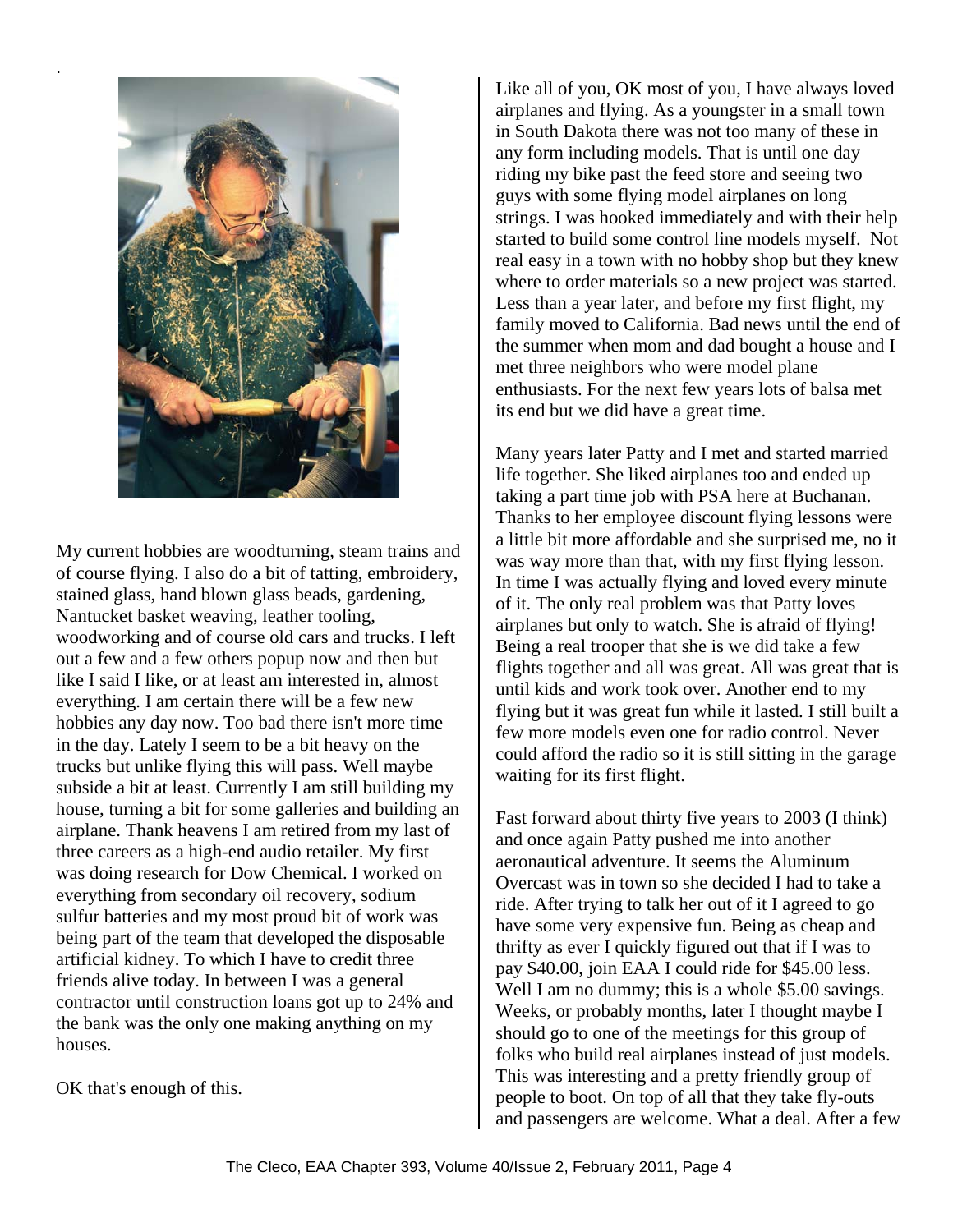. rides and lots of pictures I am suddenly part of the group and the semi official club photographer. Not much longer and it is official. I am the club photographer and have several new friends.



Moving forward a few years once again and Patty once more steps in. "Why don't you build a plane" she says. Because I cannot afford it was my answer. But the thought stuck in my head. I have built a lot of other things so why not and lots of unfinished kits were out there at reasonable prices. A few nights of insomnia and web surfing eventually located a perfect candidate but this is still just a crazy dream and not going to happen. Well it could happen, why not make a ridiculous offer on one of these projects that has been on the market a while. What is the harm in that? They won't actually say yes and I can feel like I tried to buy one.

What's this, they said yes, this is a surprise, now what do I do? I guess I buy a hanger and hop down to Texas to pick up a half built airplane and get to work.

Hope to see you all at the next fly-out when we get around to the next one. Until then keep working on those airplanes.

**February 1 Board Meeting Notes**  by Pete Mitchell

The meeting was called to order at 19:15 by President Bill Reining.

Present were Bob Belshe, Tracy Peters, Dick Sperling, Pete Mitchell, Richard Bourgeois, & Tom Howard.

Absent: Vi Egli, Richard Cunningham, Renee Robinson & Steve Senatori.

Guests: Jack Davi, Louis Goodell, Harvard Holmes & Guy Jones.

Treasurers Report - Bob Belshe: Combined bank balances of \$6,276.82 33 members have paid 2011 dues.

February Dinner Menu - Rich Bourgeois: Roast Chicken, Corn, Potato Salad, Corn Bread, Ice Cream & Cookies & Coffee.

The EAA 393 sign is scheduled to be installed on the end of the building during the Super Bowl Sunday weekend.

Speaker information for this month - Tracy Peters Gryphon McArthur, founder of West Coast Sport Aircraft will be presenting the line of TECNAM light sport and twin aircraft and will have the P92 Eaglet on display.

### B-17 Project

The Board approved moving the April meeting to Wednesday May 4th, to coincide with the visit of the B-17. Our chapter dinner guests will include the B-17 crew  $\&$  invited guests from PSA (hosting the B-17)  $\&$ the Airport Office. The Board also approved \$60 to print 100 \$10 lottery tickets for a ride in the B-17. The B-17 Committee will meet with the Airport Manager & staff to discuss security issues for the B-17 visit. Tom Howard volunteered to print fifty 8.5 x 11 & twenty 11 x 17 B-17 flyers.

Young Eagles – Dick Sperling

Five dates are calendared for 2011: May 21, June 4, July 9, August 13, September 10 & either October 15 or 29. The Board approved \$100 for 100 YE's packets to include Airport Diagrams, a chart, magazines etc. Dick will be ordering patches for YE events.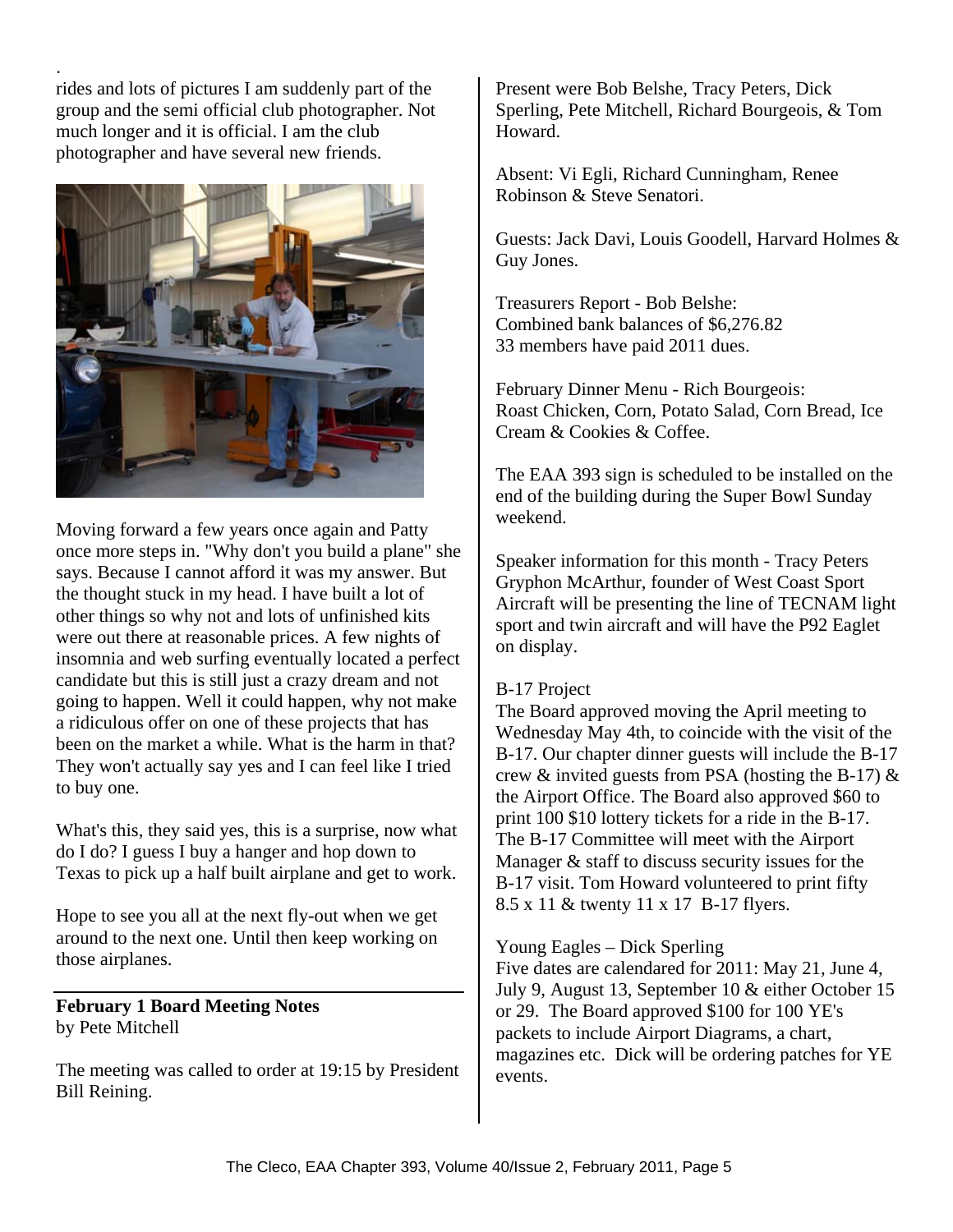Outstanding Member of the Year Plaque The Board has decided to display the Outstanding Member of the Year Perpetual Plaque in the Clubhouse. The MDPA Board has approved its display. The Outstanding Member of the Year will receive an individual plaque for display at home.

#### Member Badges – Pete Mitchell

Badges have been made for Joe & Steve Senatori, Bill Bower, Chuck Jenkins, Sean Kaylor, Gene Herschelman, Bob Sinclair, Tony Dymond, Dick Otto, Lance Schlichter & Jack Davi. They will be available at the February meeting.

#### Jack Davi

.

Jack has constructed a bookcase for our lending library. It needs varnish and should be installed in time for our February meeting. Jack has a source for EAA 393 caps that he presented to the Board. Anyone desiring a cap, let Jack know. They are available for cost at \$5.00.

#### Web page

Tracy suggested, and the Board agreed, that the meeting date and menu should be included on the home page since for emphasis each month.

#### Christmas is coming

The Board has reserved the banquet room at the Concord Marie Callender's for this year's Holiday Party on December 12, 2011. Mark your calendars.

Meeting Adjourned at 21:38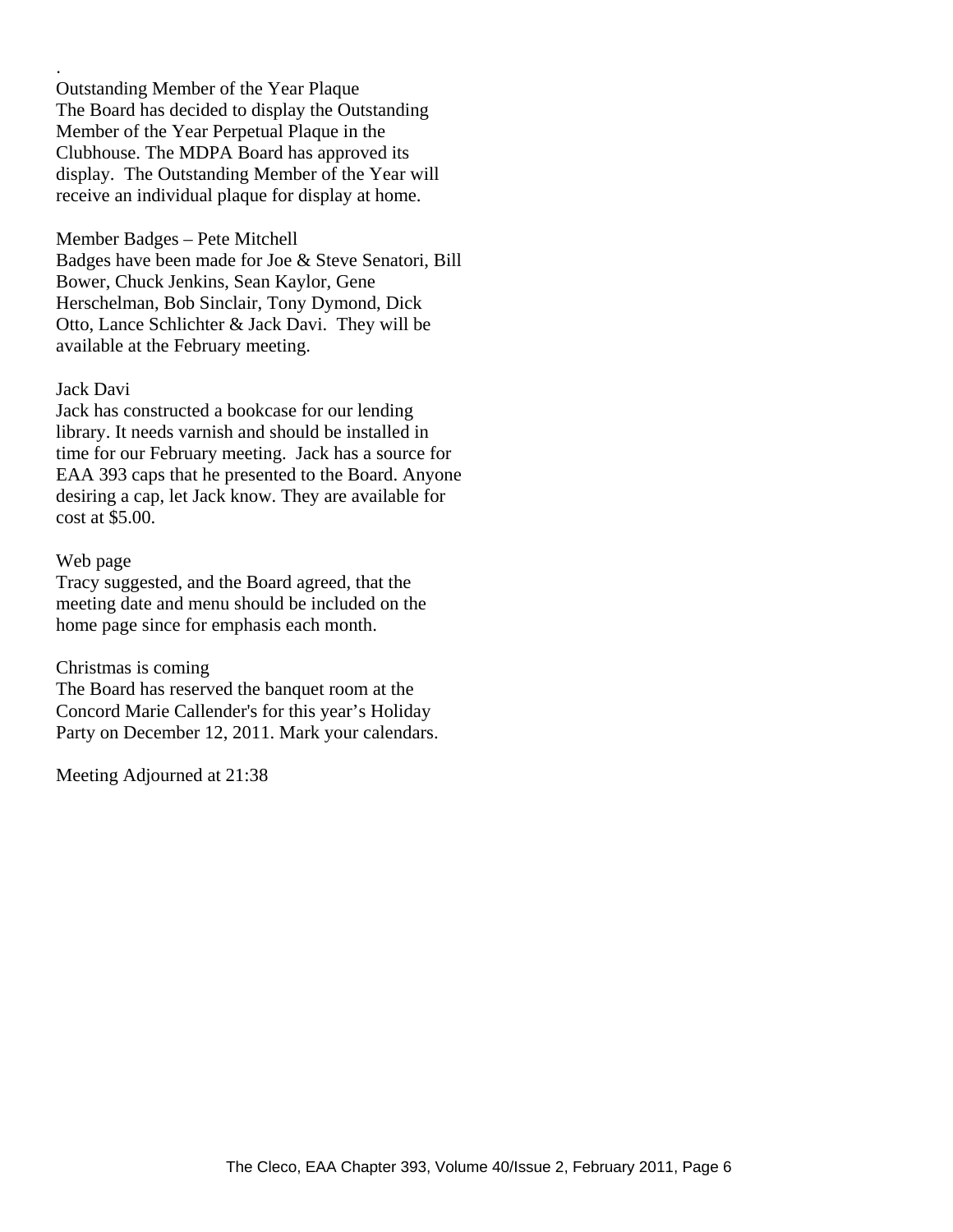#### . **HANGAR/BUILDER SPACE FOR RENT**

#### West Ramp CCR

21' by 18' -suitable for folding wing aircraft or construction project. \$222/month Contact Harvard Holmes 510 526-5347

## **SHARE EXPENSES TO BUILD AN RV-12**

I'm looking for someone who wants to build & fly the RV-12 (or something similar in the LSA classification).

I have a build location with private airstrip in area.

Contact Tom Shaw (EAA member) for additional information at:

Tshaw@JetsonProducts.com or (925) 370-6531

## **AIRCRAFT FOR SALE**

1974 CITABRIA 7KCAB Airframe Total Time: 7568 Hours Engine/HP: 150 HP Engine Times: 1131 SMOH

See Trade-A-Plane for more information: www.trade-a-plane.com/clsfdspecs/837368

**Contact** - Steve Crews: 707-310-6276 (phone)

## **Thanks to our Donors and Sponsors**



**925 689 7220 or 676 5800** 

www.alpinepastry.com

**The Experimental Aircraft Association Chapter 393 of Concord, CA**  P.O. Box 6524, Concord, CA 94524-1524 http://www.eaa393.org/ Email: nle@eaa393.org

Officers/Appointees for 2010-2011

President: Bill Reining pres@eaa393.org 510 479 7260 Vice President: Tracy Peters veep@eaa393.org 925 676 2114 Secretary Pete Mitchell secty@eaa393.org 925 586 6491 Treasurer Bob Belshe treas@eaa393.org 925 376 7677 Newsletter Editor **Steve Senatori** nle@eaa393.org 925 914 1787 Tech. Counselor Rick Lambert tc@eaa393.org 925 323 0041 Tech. Counselor Bob Sinclair N320sierra@gmail.com 925.935.7464 Young Eagles Rich Sperling yec@eaa393.org 925 356 5656 Dinner Coordinator Rick Bourgeois RicFlyer@Comcast.net 925 432 9076 Fly-out Coordinator Tom Howard TurnPrez@SBCglobal.net 925 933 6015 Government Affairs **Rich Cunningham**  R66RC-EAA@yahoo.com 925.297.9229 Photographer **Tom Howard** photog@eaa393.org 925 933 6015 Webmaster Renee Robinson webmaster@eaa393.org 510 828 1734